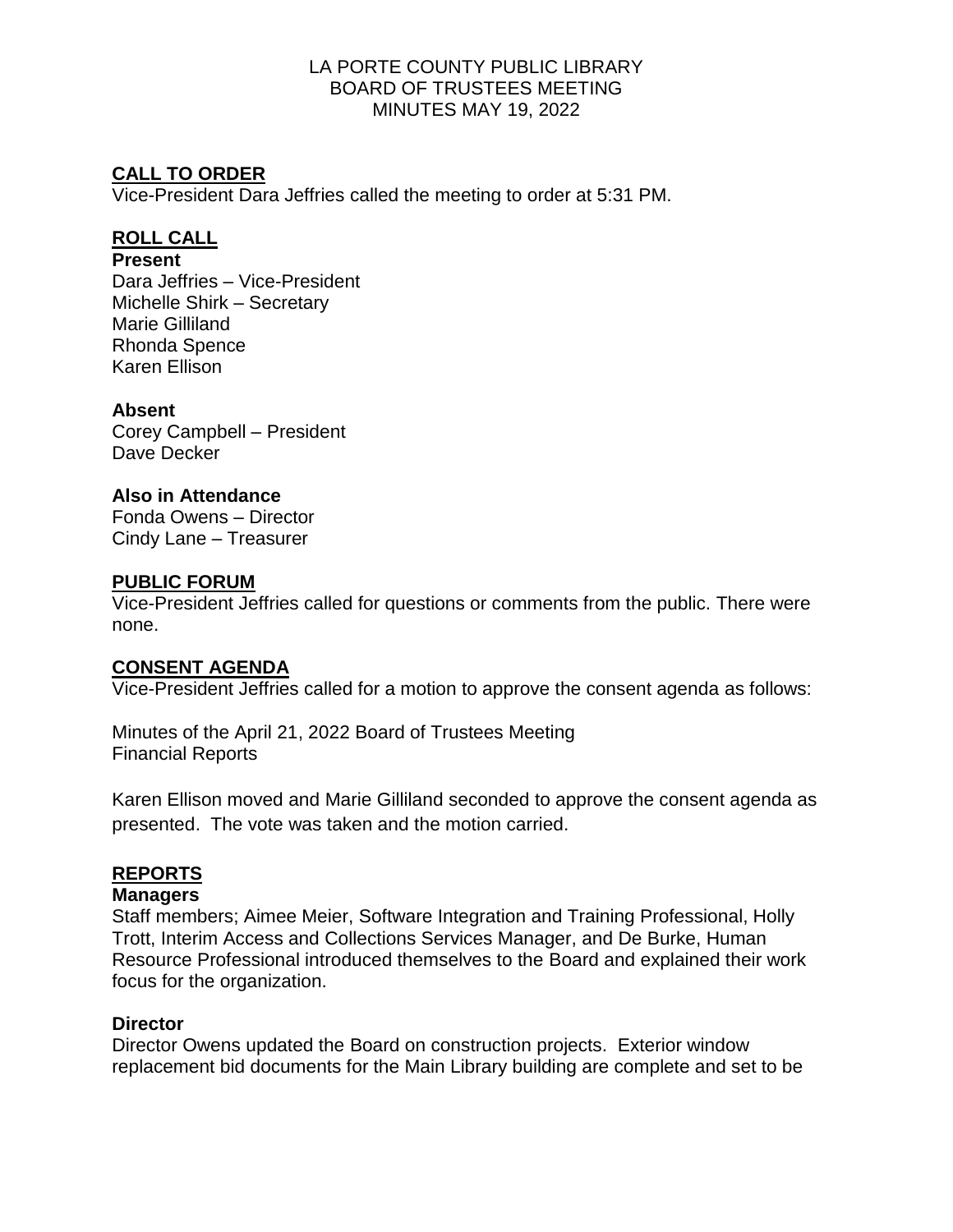released on June 2, 2022. Opening of the bids will take place June 28, 2022 with awarding of the bid to be done at the July 21, 2022 Board meeting.

Last week a group of youths pulled the fire alarm at the Main Library and also damaged the handicap access button at the interior West Maple Ave entrance. The youths were identified from camera footage and ban letters have been sent to each youth and their parents. Criminal mischief charges are being filed.

Director Owens also reported that the 2020 Audit has been completed and filed.

Tax issues from the County for the 2022 year are still on-going. Two different 1782 notices have been issued. Recalculations in the net assessed value will reduce the annual property tax settlement from the original calculation in the amount of about \$118,000. The Library has enough cash reserves to cover this loss in revenue according to Director Owens.

Director Owens also reported that she attended the semi-annual meeting of directors of large public libraries in Indiana.

Ms. Owens is also working on options to deal with multi-factor authentication as increasingly required by software vendors to prevent unauthorized access.

### **Legal Counsel**

Attorney Anthony Novak was not present but his report was presented. Mr. Novak reviewed changes made in the Library's Personal Relationship and Collection Development Policies that will be presented to the Board for approval. He has been made aware of the incidents regarding the youths.

### **UNFINISHED BUSINESS**

#### **Window Replacement at Main Project**

Michelle Shirk moved and Marie Gilliland seconded a recommendation to authorize publishing the exterior window replacement bid on June 2, 2022. The vote was taken and the motion carried.

#### **NEW BUSINESS**

### **Revision to Collection Development Policy**

Director Fonda Owens presented the updates to the Collection Development policy to the Board, highlighting the changes made to youth access, digital resources, consortium membership and local collections.

Marie Gilliland moved and Michelle Shirk seconded to approve revisions to the Collection Development Policy as presented: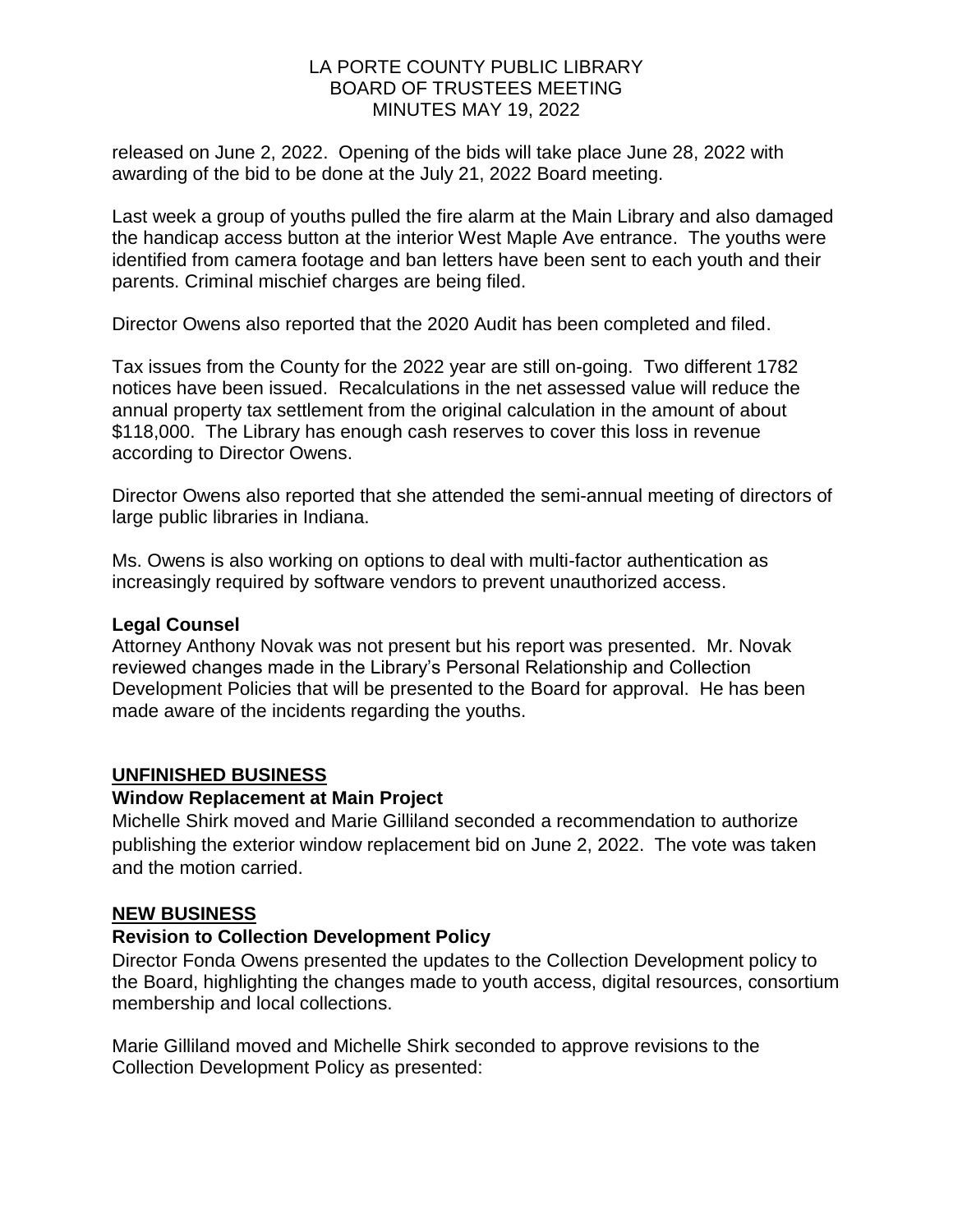## **La Porte County Public Library Collection Development Policy**

This policy sets criteria for La Porte County Public Library's collections, including the use, selection, and management of materials both physical and digital.

## **Philosophy**

La Porte County Public Library (LPCPL) takes a community-driven approach to the collection development process. Community-driven collections create a collaborative process between community members and the library. To achieve community-driven collections, library staff not only use data to drive decision-making, but also factor in customer interactions, staff observations, and input from community partners in regard to collections.

For a well-rounded collection, librarians select materials based on local and national demand, professional and popular media reviews, recommendations from the public and other Library staff, and evaluation of review copies from publishers, while also ensuring adequate availability of literary staples. Budget and space limitations require a focus on materials that appeal to a broad range of users, rather than the academic and highly technical works collected by universities and other research institutions. LPCPL strives to provide materials representing diverse viewpoints, in order to be the best source for accurate information within our community. We recognize some materials may be considered controversial and may offend some users. The existence of a particular viewpoint in the collection is not an endorsement of that particular point of view, but an expression of the Library's adherence to the principles of intellectual freedom.

The Board of Trustees of the Library adopts and declares that the American Library Association's Intellectual Freedom Statements will guide the development of the Library's collections. The Library uses the American Library Association's [Library Bill](http://www.ala.org/advocacy/intfreedom/librarybill)  [of](http://www.ala.org/advocacy/intfreedom/librarybill) [Rights](http://www.ala.org/advocacy/intfreedom/librarybill) and [Freedom to Read St](http://www.ala.org/advocacy/intfreedom/freedomreadstatement)atement as support for balance in collection development.

The Board of Trustees delegates collection development and management to the Director, who oversees the process conducted by the Administrative Team, librarians, and other appropriate staff.

Staff who perform collection development duties are required to attend professional development trainings to maintain appropriate certification/licensing and remain current on industry trends.

### **Selection Guidelines**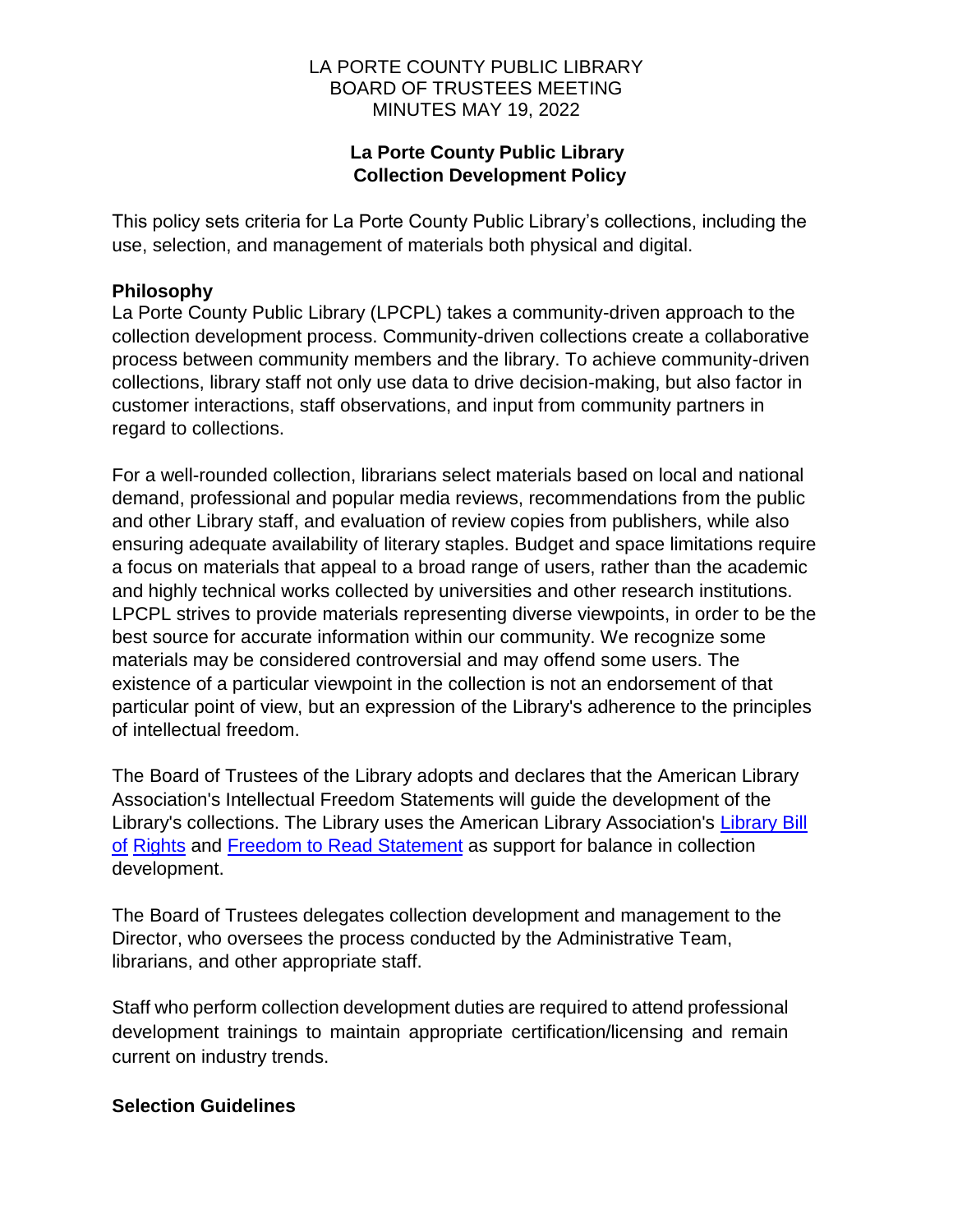The Collection Management Librarian, along with other librarians, select materials in accordance with the Collection Development Policy and these selection guidelines:

- Consider the quality of content, such as timeliness, accuracy, literary merit, illustrations, indexes, and biographies.
- Consider the identified, expressed, or anticipated needs and interests of individuals in the general community.
- Include different viewpoints, values, philosophies, cultures, and religions whenever possible. Selections will not be made on the basis of any assumed approval or disapproval.
- Focus on in-demand, current interest titles (purchasing multiple copies as needed) while also cultivating materials in a broad range of subjects.
- Utilize standard selection sources recognized by Library professionals to identify materials to be purchased.
- Utilize specialized knowledge of Library staff.
- Consider the reputation and/or significance of author, publisher and/or producer.
- Select a variety of reading and comprehension levels based on community needs.
- Provide a wide variety of formats to meet differing customer needs.
- Consider customer requests within the overarching principles of selection.

Standard selection sources used to identify items for purchase include reviews from professional journals, catalogs, and online resources. The following sources are used to review materials:

- Industry journals and magazines such as *Library Journal, School Library Journal, Booklist, Publisher's Weekly, Kirkus, Horn Book*, etc.
- Popular magazines such as *BookPage*, *People*, *Entertainment Weekly*, etc.
- Vendor provided reviews
- Popular websites such as Amazon, Good Reads, CommonSenseMedia, etc.
- Webinars and trainings
- Emails/newsletters/online communications from publishers

# **Access to Collections**

The Library Bill of Rights and Access to Library Resources and Services for Minors of the American Library Association states that the rights of an individual to the use of a library should not be denied or abridged because of age, race, religious beliefs, sexual orientation, national origin, socioeconomic or education level, or social or political views.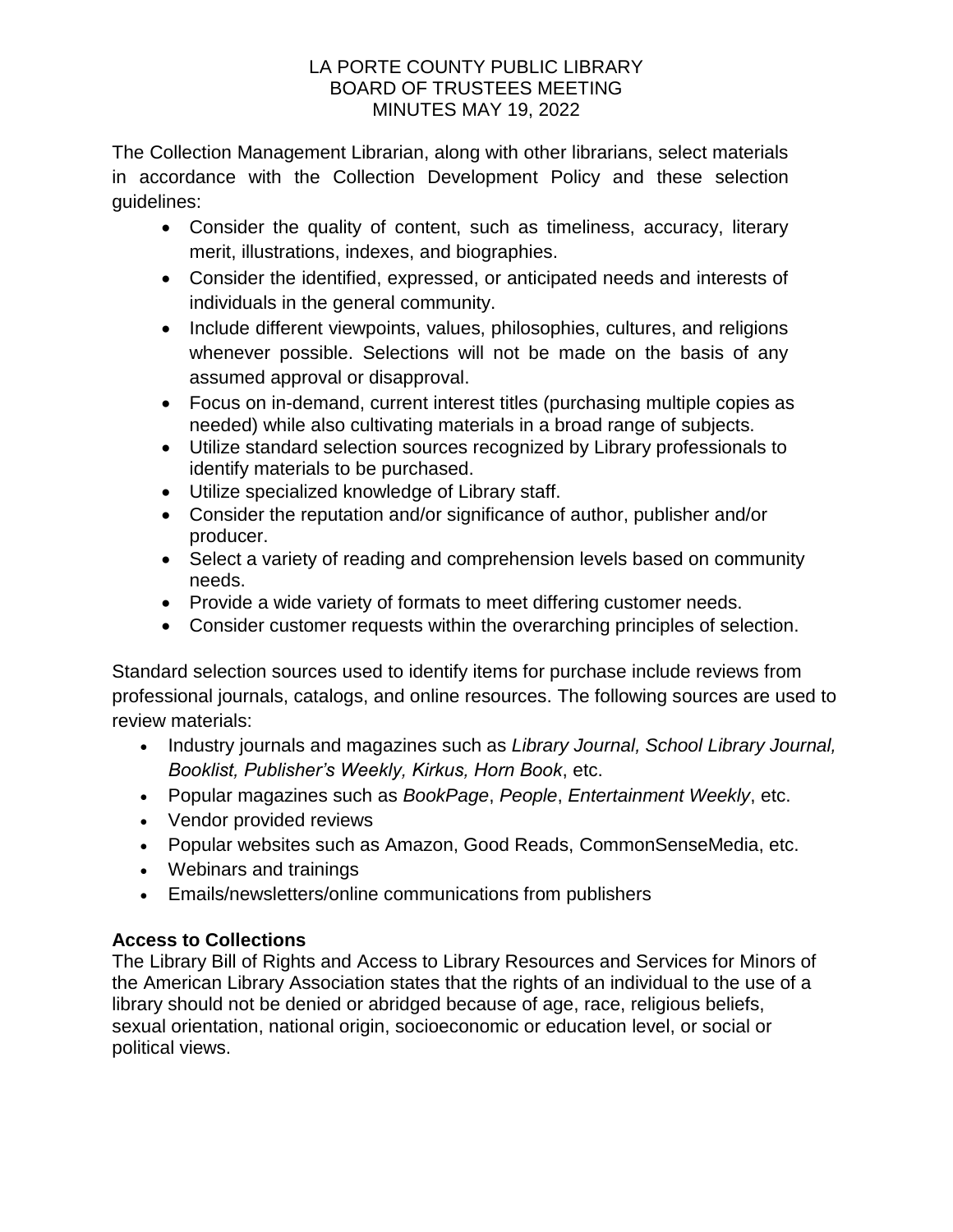In selecting library materials for children, the Library's policy is to provide a diverse, equitable, and inclusive collection that meets the informational, recreational, and cultural needs of children from birth through 8th grade.

The responsibility for reading, listening to, viewing and using library materials and equipment by minors rests with parents or legal guardians.

- Materials intended for youth, ages 0-10, are cataloged for the youth collection.
- Materials intended for youth, ages 11-15, are cataloged for the teen collection.
- Materials intended for ages 16 and older, are cataloged for the adult collection.

# **Scope of the Collection**

LPCPL's collections focus on materials that will meet the needs and interests of a wide audience of customers – including materials of contemporary significance and permanent value. We want to be the community's first source of practical information and fuel lifelong passion for reading and learning. The Library encourages customer suggestions of items to be included in the collection. Customer recommendations are evaluated by the same selection standards used for all library materials.

LPCPL materials are distributed across several locations including the Main Library, branch locations, mobile library, and online. Items can be requested for use at another LPCPL location. Main Library collections are meant to offer a broad choice of materials to meet the diverse needs of all users. Collections at branch locations are intended to be browsing collections with current and popular materials that meet the interests of the communities that branch serves.

Interlibrary loan (ILL) provides access to specialized materials available only in other libraries. LPCPL participates in SRCS, Indiana's Statewide Remote Circulation Service, to provide ILL service.

The Library supports student learning at all academic levels with supplementary materials for reading or reference use by individuals. Materials for curriculum support are provided according to selection criteria and are intended to be supplemental materials for classroom instruction. The Library does not purchase locally adopted textbooks. Multiple copies of a single title for classroom use are not guaranteed.

## **Digital Resources**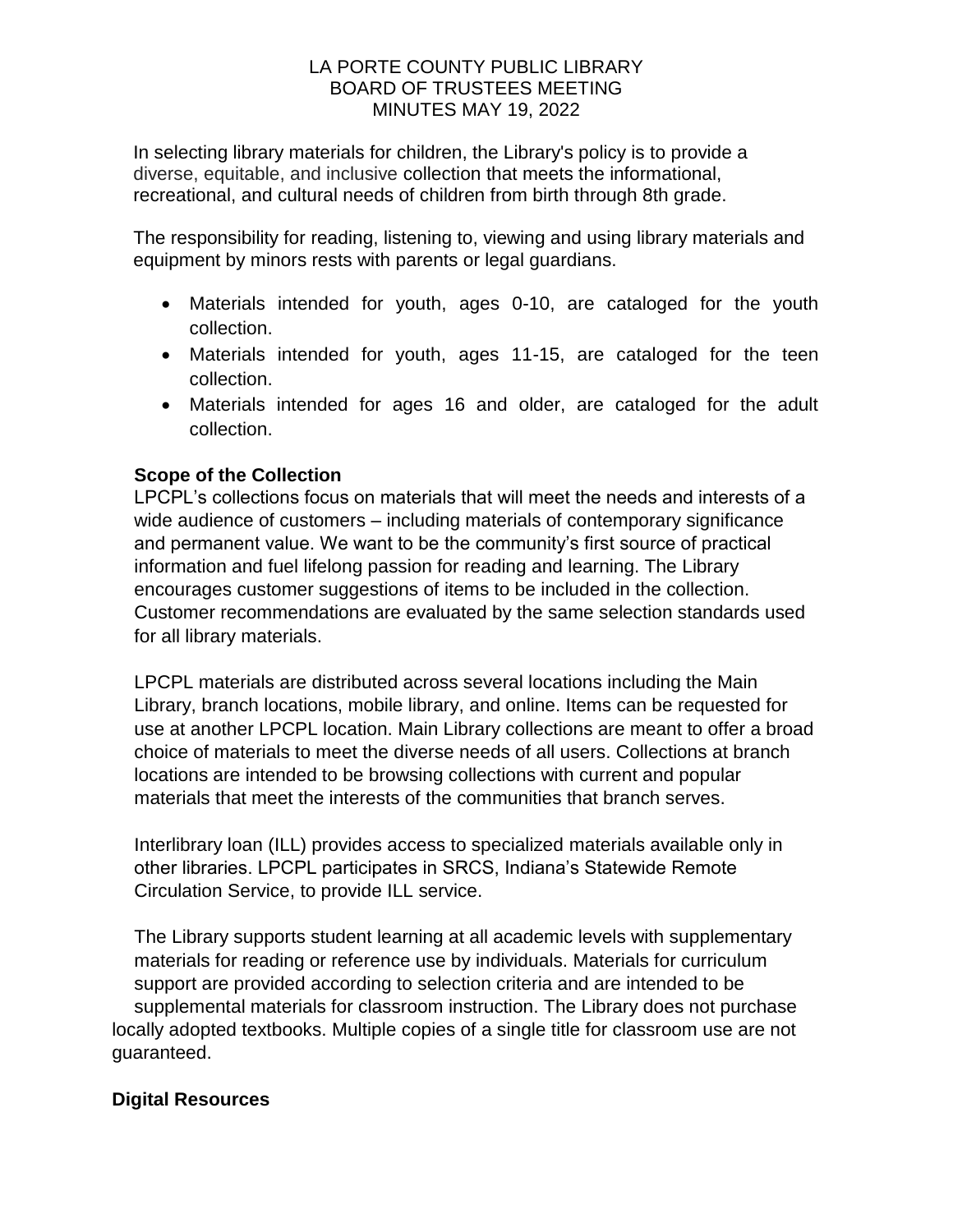Selection of and access to electronic resources are integral to fulfilling the mission and objectives of the LPCPL. The Library provides a number of web-based resources available via the Library's website, selected using the criteria outlined in the Collection Development policy. These are considered a part of the Library's collection. However, not all materials and information found via the internet are part of the collection.

The Library's Local Digital Archive complements the physical collection and focuses on the direct connection to La Porte County. National or state history events within the collection focus on the events' impact on La Porte County and its residents. Digital Archive collections are managed using the selection standards and processes outlined in this policy.

#### **Consortium Memberships**

LPCPL belongs to a variety of consortium organizations that provide materials and databases for use by our Library users. LPCPL, along with the other public library systems across the state, receives access to a wide variety of databases purchased with state funds through the Indiana State Library.

### **Library of Things**

The Library collects non-traditional circulating materials that are within the scope of LPCPL's collections. These tools, technology, equipment, or kits may be used in support of community partnerships or initiatives. Library of Things collections are managed using the selection standards and processes outlined in this policy.

### **Materials Budget**

The materials budget is set annually to meet or exceed Indiana State Library Standards. The materials budget is recommended by the Director and approved by the Library Board of Trustees through the budget process.

### **Managing the Collection**

Standard selection resources are used to identify items for purchase including reviews from professional journals, catalogs, and relevant websites. The Library acquires materials in a variety of formats, to provide for the evolving needs and expectations of the community. The Library uses data and industry trends to decide when to add new formats to the collection and when to discontinue formats from the collection. LPCPL maintains high quality, accurate, and current collections through regular selection, inventory, and weeding. Materials that are outdated, no longer in demand, or physically worn out are discarded from the collection. Inventory and weeding are ongoing processes at all locations. Discarded materials are given to the Friends of the Library in accordance with IC 36-12-3-5.

### **Donations**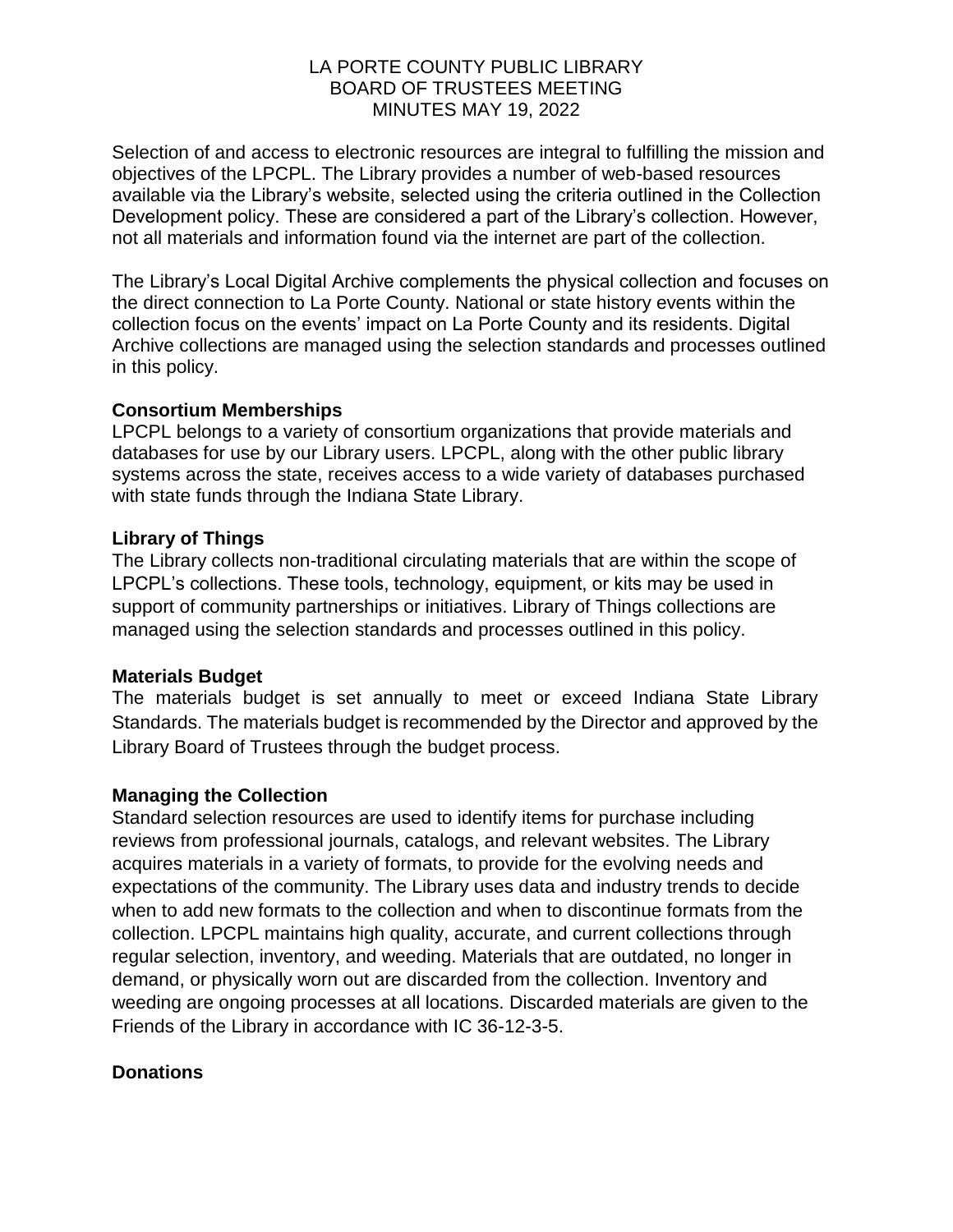Donations of works that are self-published or by local authors are accepted and considered for inclusion in the collection with the understanding that they may not be added to the collection and are subject to the same collection management guidelines as all materials. Items that are not added to the collection are given to the Friends of the Library.

## **Internal Review of Materials**

Periodically, materials must be reviewed based on content. This may be part of an audit, regular weeding project, or on an as needed basis. The following criteria will help us define poor content when reviewing materials internally:

- Outdated and obsolete information.
- Inaccurate or false information.
- Topics that are no longer of interest or are a part of outdated popular culture.
- Mediocre writing style.
- Superseded editions
- Material that contains biased, racist, or sexist terminology or views.

After reviewing materials one of the following decisions will be made with approval from the Director:

- Retain in the collection
- Move to a new collection
- Remove from the collection

### **Requests of Reconsideration**

The Library accepts public requests for reconsideration for the review, relocation, or exclusion of any library material. Requests and items are reviewed and evaluated according to the selection standards used for all library materials.

Some of the Library's digital content is provided using third party vendors. In instances where individual title selection is not available, selection of the service will be based upon the reputation and overall content offerings of the vendor. In these circumstances, the Library is unable to reconsider digital materials that Library patrons object to, but may inform the third-party vendor of user concerns.

The vote was taken and the motion carried.

### **Revision to Personal Relation Policy**

Karen Ellison moved and Marie Gilliland seconded to approve revisions to the Library's Personal Relationships Policy as presented: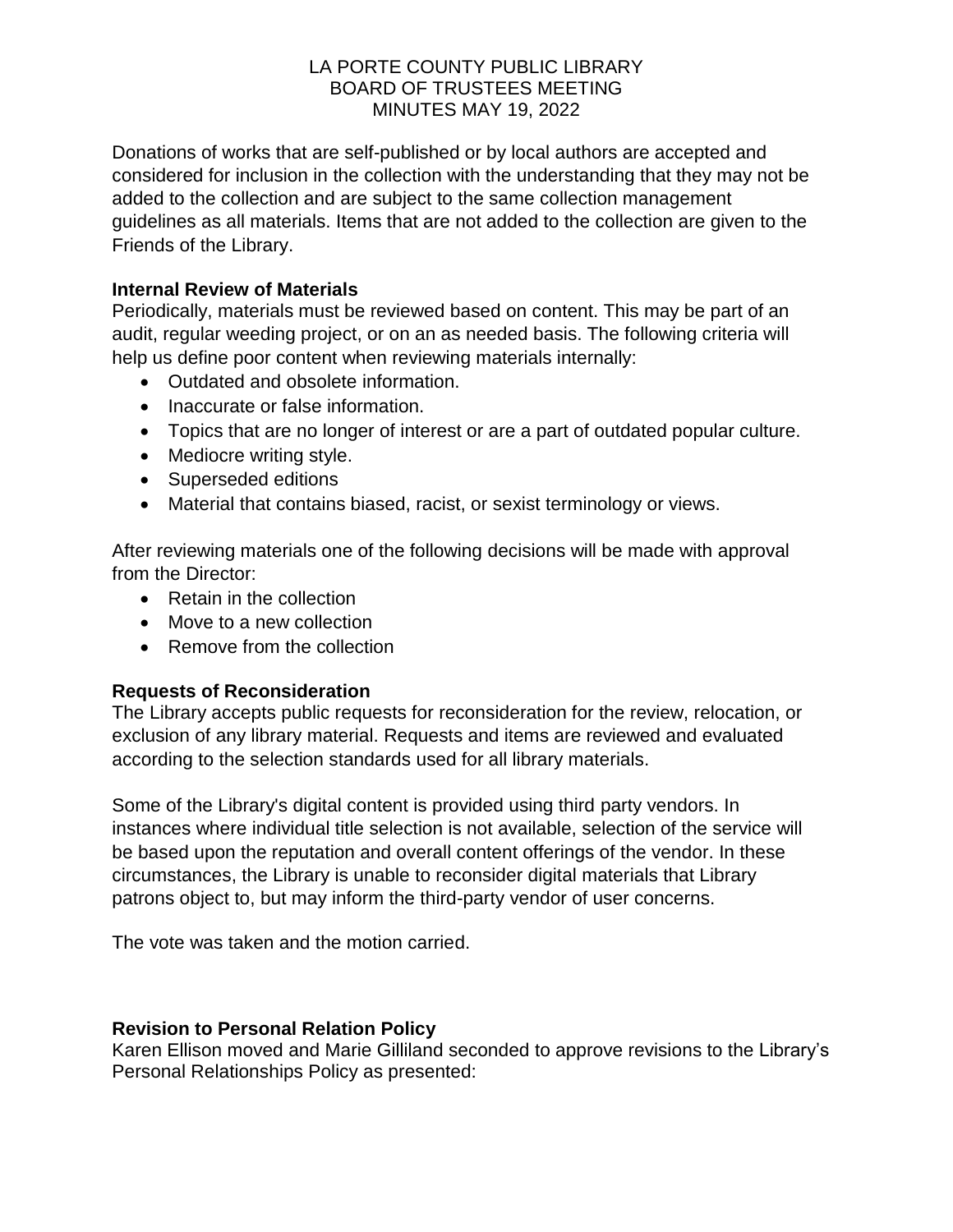## PERSONAL RELATIONSHIPS POLICY

We trust our employees to maintain clear boundaries between personal and business interactions while at work. This policy seeks to clarify the conduct expected of staff, as to how relationships will be conducted during working hours and within the working environment. It does not prevent the development of friendships or romantic relationships between co-workers.

## **Personal Relationships:**

A personal relationship refers to a close connection between people and includes the following:

A business/commercial/financial relationship

A romantic and/or sexual relationship

A family relationship including: a spousal, civil or other enduring partnership or a relative

A close friendship

During working time employees are expected to keep personal exchanges limited so that others are not distracted or offended by such exchanges and so that productivity is maintained.

During non-working time, such as lunches, and before/after work periods, employees are not precluded from having personal conversations in non-work areas of the Library as long as their conversations and behaviors could in no way be perceived as offensive or uncomfortable to a reasonable person.

Employee off-duty conduct is generally regarded as private, as long as such conduct does not create problems within the workplace.

Employees who allow personal relationships with co-workers to affect the working environment will be subject to the provisions of the Library's disciplinary policy. Failure to change behavior and maintain expected work responsibilities will result in further disciplinary action up to and including termination. In some cases other measures may be a possibility such as transfers to other positions or departments. Refusal of reasonable alternative positions, if available, will be deemed a voluntary resignation.

## **Romantic and/or Sexual Relationships:**

Romantic and/or sexual relationships between co-workers may not be conducted on Library time or on Library premises.

Employees are strictly prohibited from engaging in physical contact such as handholding, hugging, kissing, rubbing, touching, groping, and any other form of sexual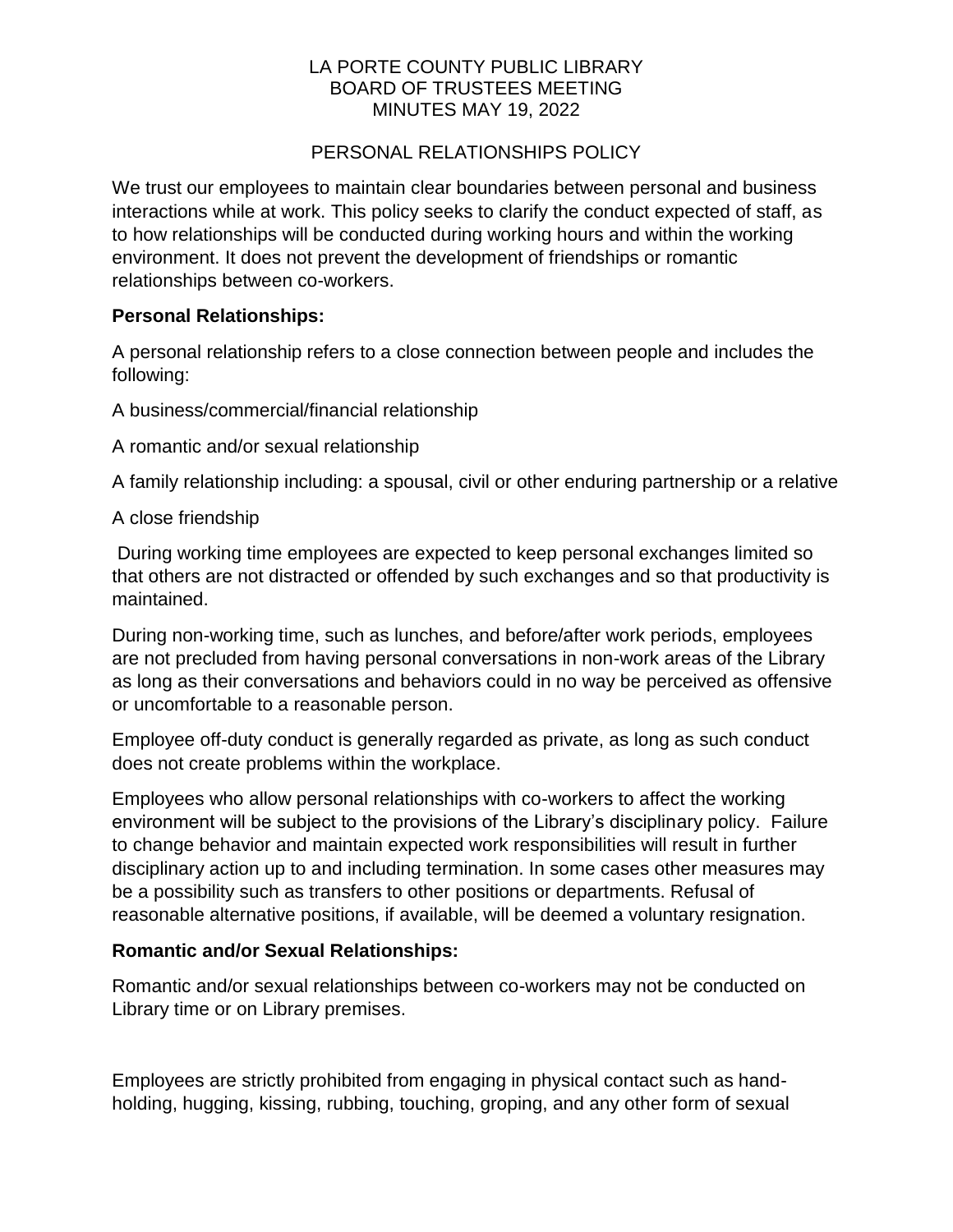contact that would be in any way deemed inappropriate by a reasonable person while anywhere on Library premises during the working hours.

Co-workers who are involved in a romantic and/or sexual relationship may not work in the same department. It is the responsibility and obligation of the individuals involved to disclose the existence of the relationship to Human Resources. If there is a reasonable alternative opening in another department*,* HR may recommend a transfer of one of the individuals*.* If a transfer is not available, the individuals involved will be given the option to end the relationship, or one of them resign. If the decision is not made within 30 calendar days, management will decide who is to be terminated from employment.

Employees who allow romantic and/or sexual relationships with co-workers to affect the working environment will be subject to the appropriate provisions of the Library's disciplinary policy, up to and including termination.

## **Romantic and/or Sexual Relationships between Supervisor and any Library Employee:**

Managers, supervisors, and the Director are strictly prohibited from engaging in consensual romantic and/or sexual relationships with any other employee of the Library.

In the event that such relationships exist or develop, it is the responsibility and obligation of the individuals involved to disclose the existence of the relationship to Human Resources. The individuals involved will be given the option to end the relationship, or one of the them resign. If the decision is not made within 30 calendar days, management will decide who is to be terminate from employment. Failure to disclose such relationships will result in disciplinary action, up to and including termination.

(Refer to Section D of the Equal Employment/Anti-Discrimination and Harassment Policy)

The provisions of this policy apply regardless of the sexual orientation of the parties involved.

The vote was taken and the motion carried.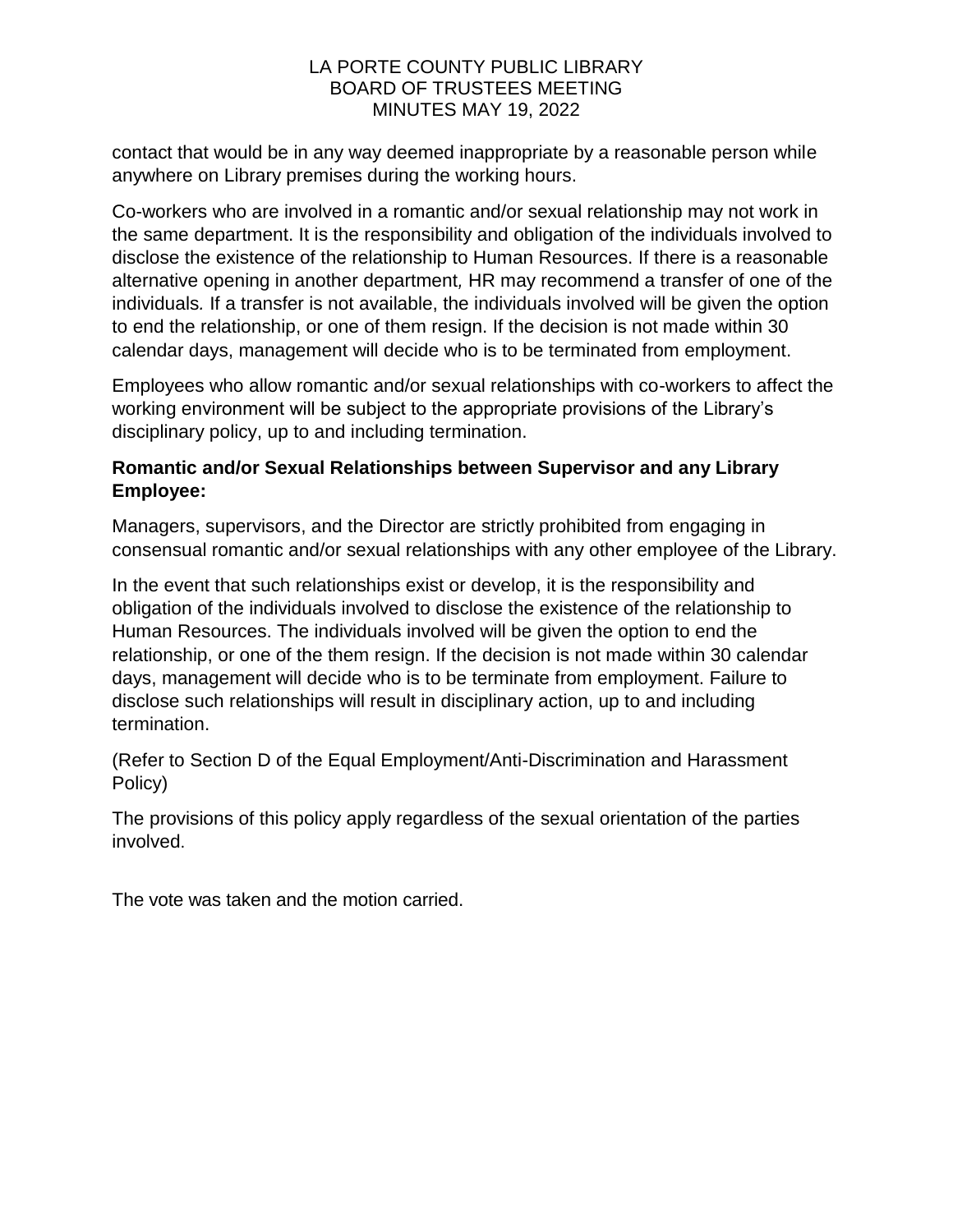## **Revision to Capital Asset Policy**

Michelle Shirk moved and Rhonda Spence seconded to approve the revisions to the Capital Asset Policy has presented:

# **La Porte County Public Library**

## **Capitalization Policy**

In accordance with the State Board of Accounts' Accounting and Uniform Compliance Guidelines, the La Porte County Public Library shall establish a policy that provides for recording of capital assets. A Capital Assets Ledger will record an item's description, type of asset, location, date of purchase, acquisition cost, estimated life, depreciation, tag or serial number, date of disposal, and amount received on disposal.

### **Capital Asset Definition**

Capital assets are defined as land, improvements to land, easements, buildings, building improvements, vehicles, machinery, equipment, works of art and historical treasures, infrastructure, and all other tangible or intangible assets that are used in operations and that have initial useful lives extending beyond a single report period.

### **Capitalization Threshold**

The La Porte County Public Library establishes the following minimum capitalization thresholds for assets which is to be applied on an individual or per item basis, unless the effect of doing so would be to eliminate a significant portion of total capital assets.

| Land                               | \$1     |
|------------------------------------|---------|
| <b>Buildings</b>                   | \$5,000 |
| Improvements other than buildings  | \$5,000 |
| Furnishings, Machinery & Equipment | \$5,000 |
| Infrastructure                     | \$5,000 |
| <b>Construction in Progress</b>    | \$5,000 |
| Collection                         | \$5,000 |

Included in the "Collection" category are circulating library materials; Books, Magazines, DVD's, Music CD's, Kits, Playaways, Hotspots and Chromebooks.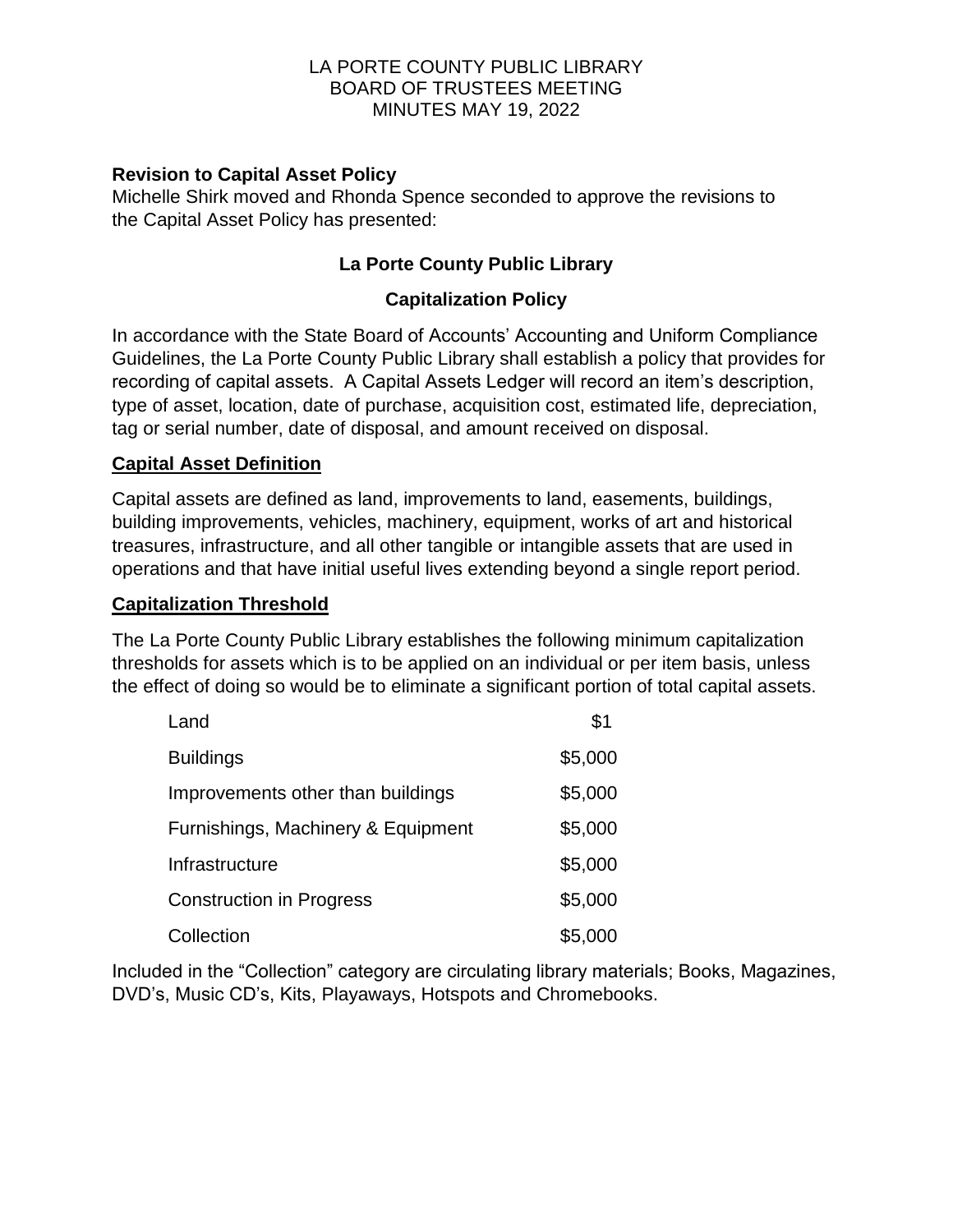## **Capitalization Method**

Capital assets are recorded at cost as of the date acquired. If cost information is not available, assets are to be recorded by calculating current replacement cost. Relevant historical documents may be used in determining fair value.

## **Depreciation and Useful Life**

In accordance with the State Board of Accounts, a "Depreciable/Amortizable Lives" schedule will be applied to all capital assets except the "Collection". Asset lives will be adjusted as necessary depending on the present condition and use of the asset and based on how long the asset is expected to meet current service demands. Assets are depreciated on a straight-line basis beginning the year placed into service.

"Collection" Assets will be depreciated over that same estimated useful life of five (5) years beginning the year placed into circulation. An annualized amount is deducted from accumulated depreciation each year. Annual depreciation and reduction in accumulated depreciation is calculated at year end.

## **Internal Control**

As required by the Indiana State Board of Accounts, a physical inventory is to be performed comparing the asset listing to actual items, ensuring the inventory is accurate and that assets have not been removed without authorization. Inventory should be completed every two (2) years.

## **Donated Assets**

Donated assets must be capitalized at market value as of the date of donation. Market value is defined as the price that would be paid to acquire an asset with equivalent service potential in an orderly market transaction at the acquisition date, or the amount at which a liability could be liquidated with the counterparty.

### **Retirement of Assets**

Asset retirements must be recorded including accounting for any money received. Documentation of the asset retirement should be retained. "Collection" Asset is disposed of is considered fully depreciated in the year of disposal regardless of how long it has been in circulation.

## **Construction in Progress**

Capital expenditures incurred with constructing or developing a tangible or intangible capital asset before it is substantially ready to be placed into services is categorized as Construction in Progress. Once the asset is complete and placed into service the asset will be reclassified into the appropriate capital asset category. Until the asset is placed into service no depreciation expense will be incurred.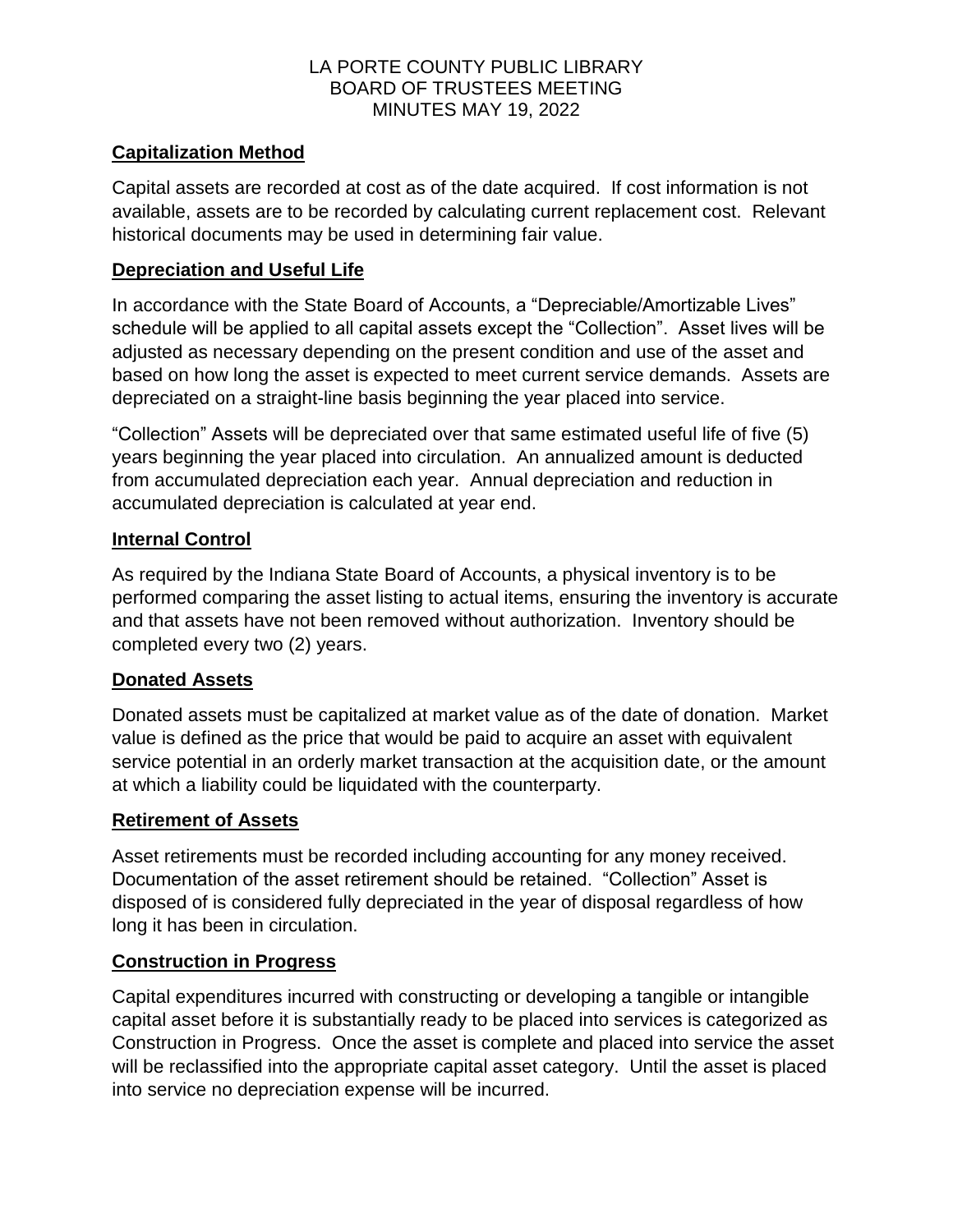Revised: May 19, 2022, La Porte County Public Library Board of Trustees

Adopted: January 20, 2022, La Porte County Public Library Board of Trustees. To be effective January 1, 2021.

The vote was taken and the motion carried.

### **Recommendations for Health and Life Insurance Benefits**

Craig Menne from General Insurance Services presented the 2022/2023 benefits coverage for health, dental, vision and life insurance. Quotes for health insurance from UHC and Anthem were received with UHC lowest bid at 13.5% increase. Dental, vision and life insurance plans are still in their multi-year contracts, therefore, the cost for these coverages will remain the same.

Due to the large cost increase in health insurance cover, Director Owens presented to the Board a recommendation to change the percentage the Library pays for insurance coverage from 75% to 80%. This increase in percentage change would cost the Library an additional \$18,000 for the coverage year.

Marie Gilliland moved and Karen Ellison seconded to approve the recommendations for group health benefits as follows:

- 1. Change the employer and employee contribution percentage for all health, dental, and vision plans to 80/20 (currently it is 75/25). The result of this change will lower the contribution for the employee and still be an affordable cost for the Library.
- 2. Health Insurance: Continue to offer two plan options with UnitedHealthcare for the employee to choose from. Both Plans are identical in deductibles and co-pays. The difference is in the network options. By offering more than one option of coverage, the employee can select the plan benefit that best meets his/her needs.
- 3. Continue the Library contribution to employee Health Savings Account to \$1,000 per calendar year for employees who provide proof of a completed preventive wellness exam in the prior 12 months. Total cost per year = \$41,000.
- 4. Dental Insurance: Continue to offer a dental plan with Principal. Our dental plan premium is on a guaranteed rate plan cycle so there will be no cost increase for this coming plan year.
- 5. Vision Insurance: Continue to offer a vision plan with EyeMed. Our vision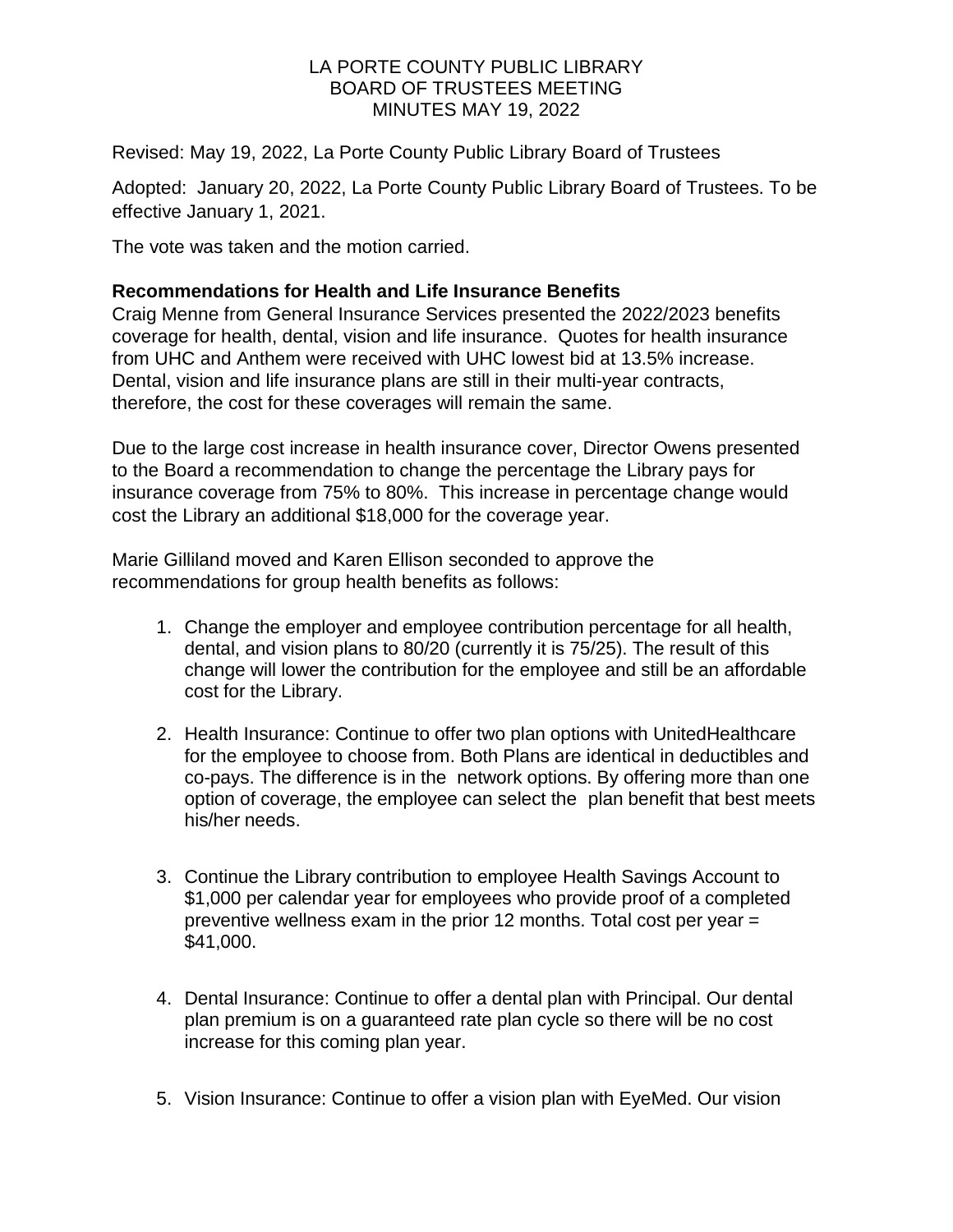plan premium is on a guaranteed rate plan cycle so there will be no cost increase for this coming plan year.

- 6. Life Insurance: Continue to provide 100% employer paid Life and AD&D insurance with Principal for employees working 30 hours or more per week. The benefit amount is \$50,000 until the employee turns 65 years old, at which time the benefit reduces by 35%. There is an additional 15% reduction at age 70. Our Life premium with Principal is on a guaranteed rate plan cycle so there will be no cost increase for this coming plan year.
- 7. Cafeteria Plan: Adopt the Annual Resolution continuing the Section 125 Premium Only Plan. The resolution included with this memo continues the plan that permits staff to pay their premium and make their HSA contributions on a pre-tax basis.
- 8. WellPorte Health Clinic: Continue to offer services with WellPorte Health Clinic to all employees including primary care services and prescriptions. The Library pays \$18 per month for employee access. The employee contributes \$7 per month for access. If the employee chooses to add dependents the cost to the employee is \$25 per month per dependent.

### **Resolution for Section 125 Cafeteria Plan**

Marie Gilliland made a motion and Michelle Shirk seconded to approve the resolution for the Section 125 Premium Only Plan as presented:

Certificate of Resolution (2022)

For La Porte County Public Library Section 125 Premium Only Plan Year Ending June 30, 2023

The undersigned Secretary or Principal of La Porte County Public Library (the Employer) hereby certifies that the following resolutions were duly adopted by the Board of directors of the Employer on July l , 2022, and that such resolutions have not been modified or rescinded as of the date hereof:

RESOLVED, that the form of Amended Section 125 Cafeteria Plan effective July l , 2022, presented to this meeting is hereby approved and adopted and that the proper officers of the Employer are hereby authorized and directed to execute and deliver to the Administrator of the Plan one or more counterparts of the Plan.